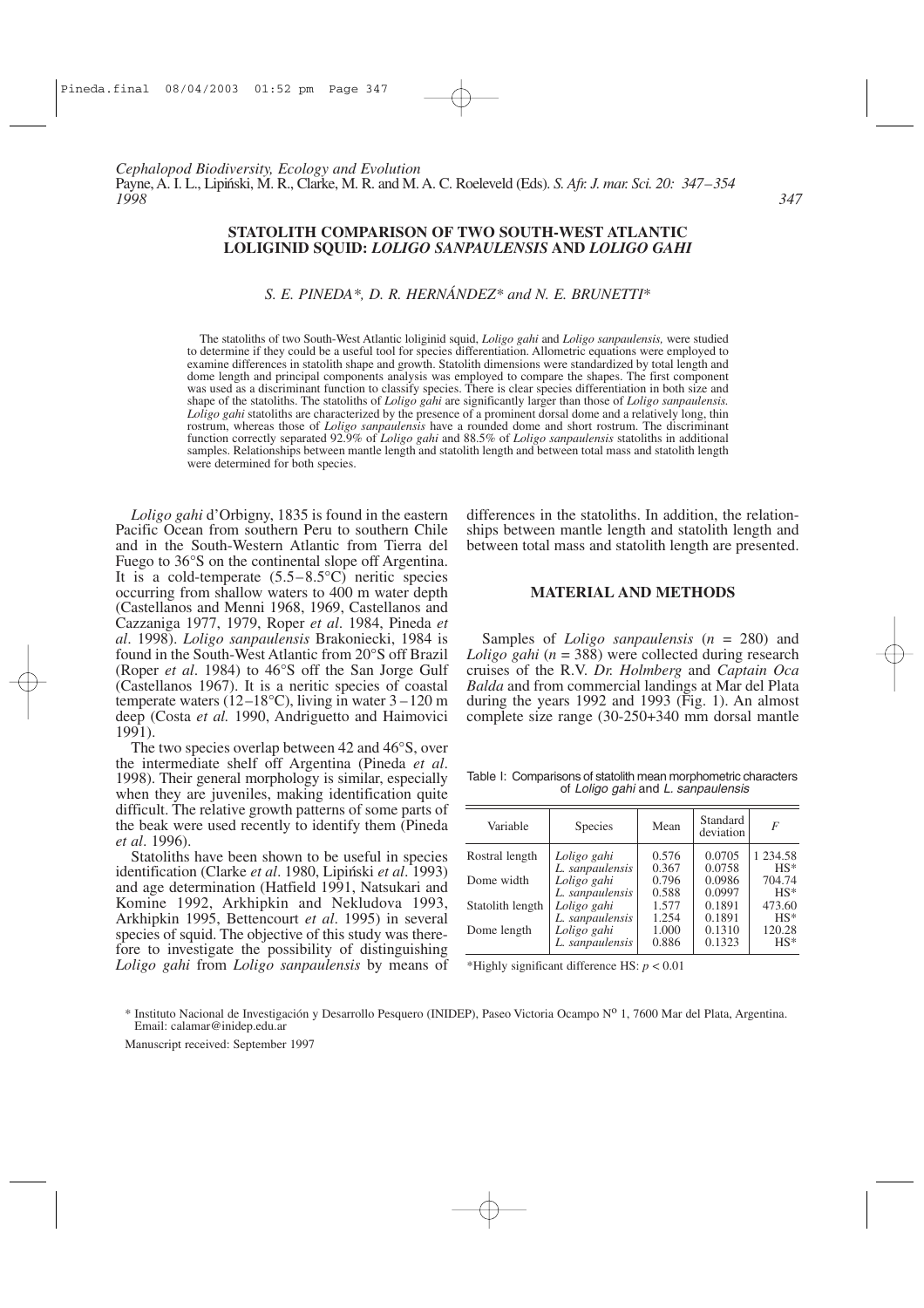

Fig. 1: The distribution of *Loligo gahi* and *Loligo sanpaulensis* sampling stations

length *ML* for *Loligo gahi*, 20-170 mm *ML* for *Loligo sanpaulensis*) and all maturity stages of each species were represented in the samples.

Dorsal mantle length, total mass (*TM*), sex and maturity stage (Lipiński 1979, Vigliano 1985) were also recorded. Statoliths were dissected from fresh squid and stored in 96% ethanol for later analysis. Terminology and statolith measurements were according to those of Clarke (1978). Four measurements were made on the posterior side of the right statolith: total length (*TL*), dome length (*DL*), rostrum length (*RL*) and dome width (*DW*) – Fig. 2. All were made under a binocular microscope, using an eyepiece micrometer with a precision of 0.01 units and transformed to mm.

In order to study statolith morphology of the two species, three approaches were followed:

- (i) The mean values of *TL, RL, DL* and *DW* were compared (one-way ANOVA) to determine differences in statolith size.
- i(ii) After log-transforming the values, an allometric equation was employed to examine differences in statolith growth using four pairs of variables, *DL*/*TL, RL*/*TL*, *DW*/*TL* and *DW*/*DL*. The regression lines were tested between species by a maximum likelihood ratio test that compares the slope (b) and the intercept (ln a) coefficients together (Fomby *et al*. 1984). The slopes were then tested for isometry.
- (iii) The standardized statolith dimensions (*RL*/*TL*, *DW*/*TL* and *DW*/*DL*) were compared to determine differences in statolith shape (Mosimann 1970). Principal components analysis was employed to identify the relative contribution of each index for discrimination between species. From that analysis, the indices were ranked by the proportion of the variation explained by the first component.

The same measurements were taken from additional samples of squid to examine the significance of the results obtained (*n* = 26 for *Loligo sanpaulensis* and *n* = 28 for *L. gahi*). The theoretical probability of mistaking one species for the other (misclassification) was calculated.

Finally, relationships between mantle length and statolith length and between total mass and statolith length were determined for each species.

#### **RESULTS**

### **Size differences**

Differences between mean morphometric characters for each species are shown in Table I. The means for all characters of *Loligo gahi* were significantly greater (*p* < 0,01) than those for *Loligo sanpaulensis.* Mean characters per size-class were also greater in *L. gahi* (Fig. 3)*.*

## **Growth differences**

Relationships between statolith characters were approximated by a power function for each species. The differences between the slopes and the intercepts of each regression line between the two species were statistically significant ( $p < 0.001$ ), demonstrating the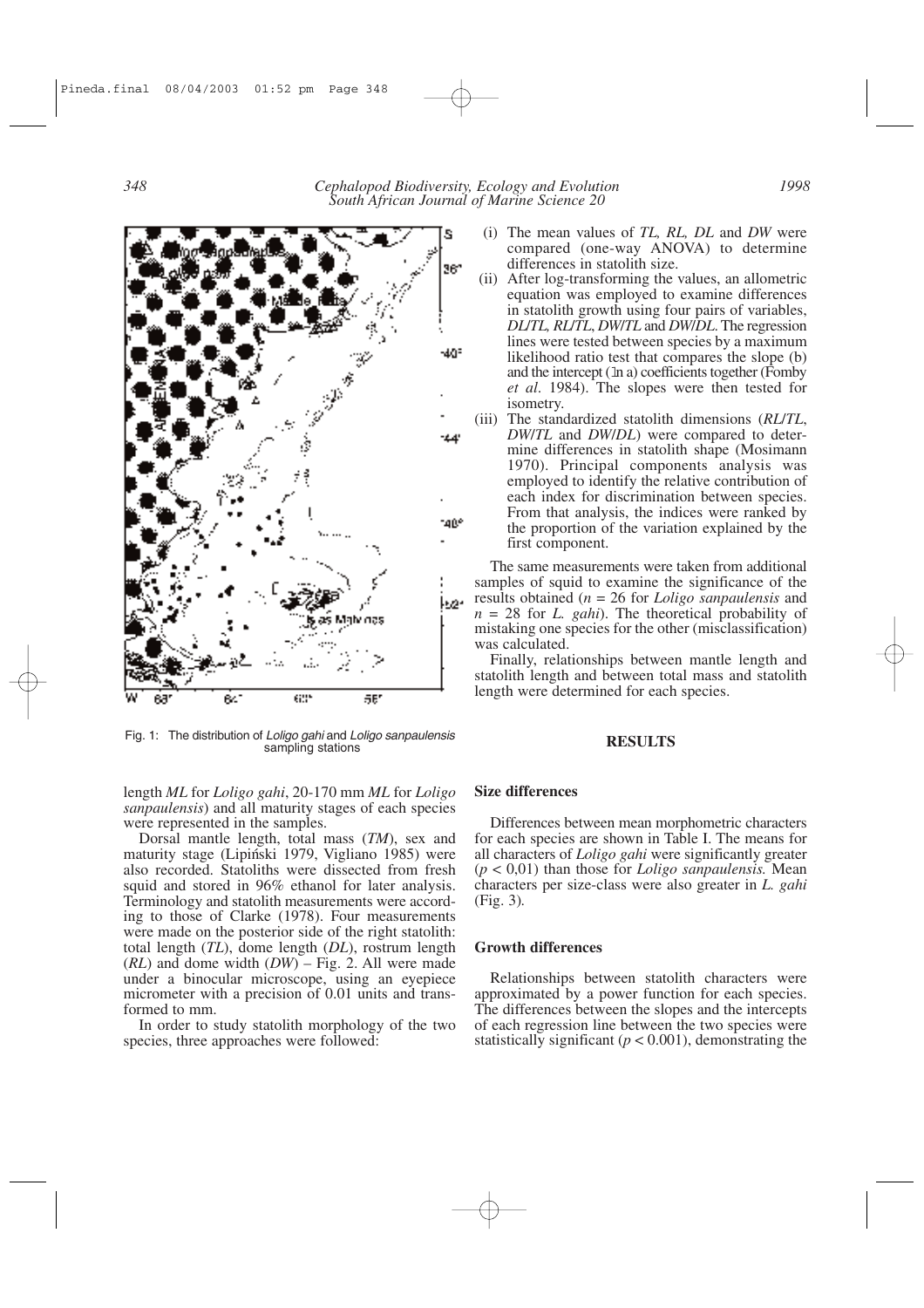

Fig. 2: Posterior views of statoliths of (a–c) *Loligo gahi* and (d–f) *L. sanpaulensis.* Mantle lengths and statolith lengths (mm) were (a) 55 and 1.21; (b) 129 and 1.53; (c) 213 and 1.76; (d) 49 and 1.08; (e) 113 and 1.39 and (f) 181 and 1.50. *DW =* dome width, *DL* = dome length*, RL* = rostral length, *TL* = total length

difference between statolith growth of each species (Table II, Fig. 4). Growth was positively allometric  $(p < 0.001)$  in both species for all relationships, the only exception being that of *DW*/*TL* for *Loligo sanpaulensis*, for which isometry was obtained. The results suggest that shape changes during the process of statolith development in both species.

## **Shape differences**

All statolith dimensions were standardized by statolith length and dome length and principal components analysis was employed to investigate statolith shape.

The principal components analysis revealed positive values on the first component (C1) for *Loligo gahi* and negative values for *Loligo sanpaulensis,* the two species being clearly separated (Fig. 5). The first two principal axes explained 88.4 and 11.5% of the total variation respectively. Table III lists the weightings on each index for the two principal axes. The correlations between the indices and the first component revealed high, positive values.

Most of the positive C1 values (*RL*/*TL*, *DW/TL* and *DW*/*DL* ) corresponded to *Loligo gahi* and the majority of the negative ones to *Loligo sanpaulensis* (Figs 4, 5). In other words, *Loligo gahi* had larger standardized dimensions than *Loligo sanpaulensis.* These results also indicate a more prominent rostrum and dome in the *Loligo gahi* statolith than in that of *Loligo sanpaulensis.*

The first component was also used as a discriminant function, classifying positive and negative values as *Loligo gahi* and *Loligo sanpaulensis* respectively.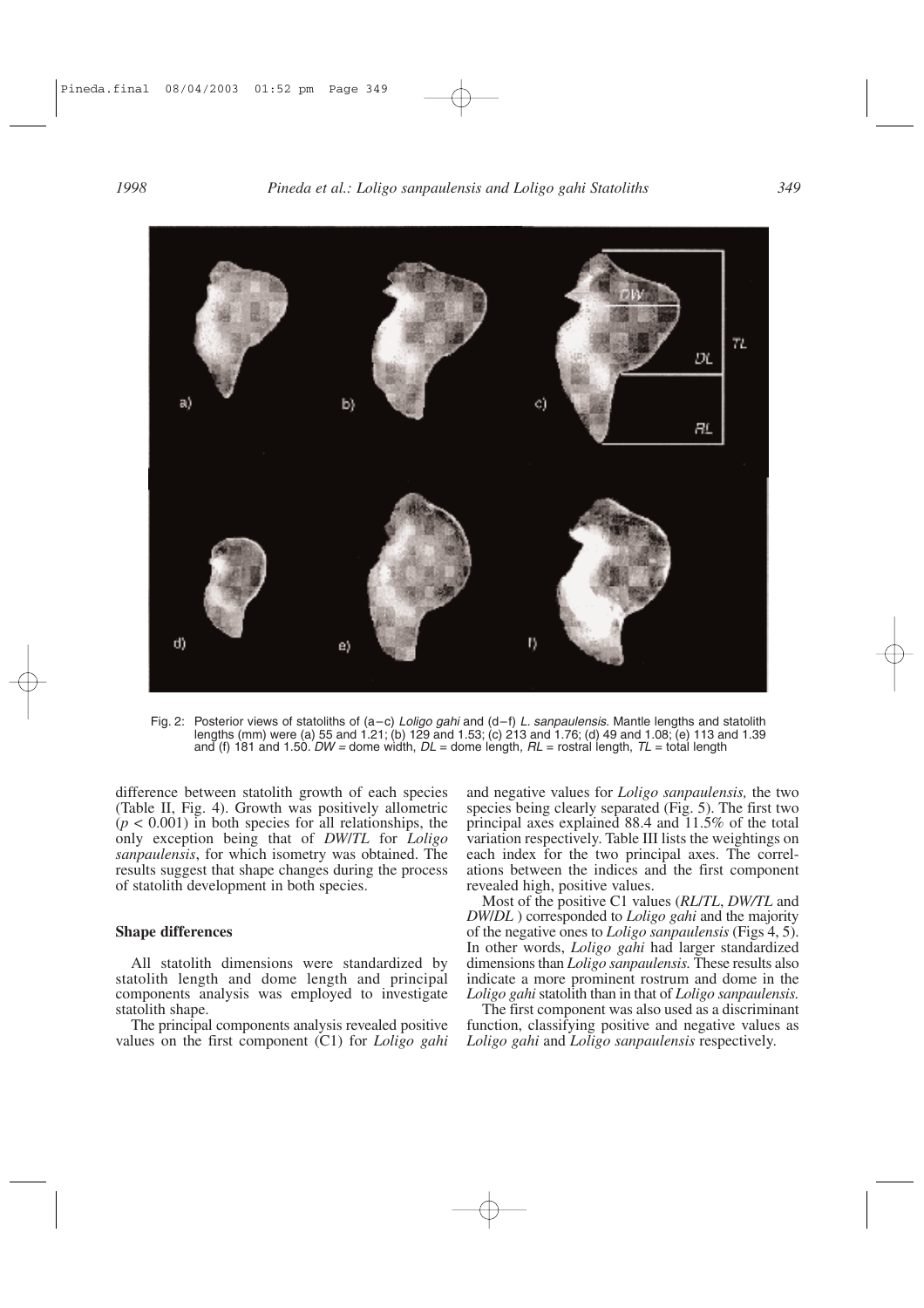

Fig. 3: Mean statolith length, dome width and rostral length calculated per size-class for each species (solid symbols *Loligo gahi;* open symbols *L. sanpaulensis*

The best discrimination between the species was based on the function

C1= Z1\*(*RL*/*TL* – *MRT*) + Z2\*(*DW*/*TL* – *MDT*) + Z3\*(*DW*/*DL* – *MDD*),

where  $Z1 = 0.3726$ ,  $Z2 = 0.3096$  and  $Z3 = 0.8748$  are the loadings of the first component, and *MRT*= 0.033528, *MDT* = 0.49019 and *MDD* = 0.74186 are the mean values of the *RL*/*TL*, *DW*/*TL* and *DW*/*DL* indices respectively.

Table II: Isometry test and comparison between statolith relative growth curves for *Loligo gahi* and *Loligo sanpaulensis*

| <b>Species</b>                     | $\boldsymbol{n}$ | $r^2$            | <b>SEE</b>       | h a                    | b                                                  | Isometry                             | Likelihood ratio test                |
|------------------------------------|------------------|------------------|------------------|------------------------|----------------------------------------------------|--------------------------------------|--------------------------------------|
| $h DL = h a + b * h TL$            |                  |                  |                  |                        |                                                    |                                      |                                      |
| Loligo gahi<br>Loligo sanpaulensis | 388<br>280       | 0.8991<br>0.9317 | 1.0000<br>1.0000 | $-0.4304$<br>$-0.3616$ | $0.9457$ ; sb = 0.0161<br>$1.0564$ ; $sb = 0.0171$ | $t = -3.37$ ; HS<br>$t = 3.30$ ; HS  | $F = 300.35$<br>$df = 2$ and 664; HS |
| $h R L = h a + b * h T L$          |                  |                  |                  |                        |                                                    |                                      |                                      |
| Loligo gahi<br>Loligo sanpaulensis | 388<br>280       | 0.7966<br>0.6085 | 1.0000<br>1.0000 | $-1.0549$<br>$-1.1990$ | 1.1008: $sb = 0.0283$<br>$0.8548$ ; sb = 0.0411    | $t = 3.56$ ; HS<br>$t = -3.53$ ; HS  | $F = 286.06$<br>$df = 2$ and 664; HS |
| $hDW = ha + b* hTL$                |                  |                  |                  |                        |                                                    |                                      |                                      |
| Loligo gahi<br>Loligo sanpaulensis | 388<br>280       | 0.7533<br>0.8269 | 0.0658<br>0.0719 | $-0.6541$<br>$-0.7565$ | $0.9295$ ; sb = 0.0271<br>$0.9849$ ; $sb = 0.0270$ | $t = -2.60$ ; HS<br>$t = -0.56$ ; NS | $F = 72.96$<br>$df = 2$ and 664; HS  |
| $hDW = ha + b* hDL$                |                  |                  |                  |                        |                                                    |                                      |                                      |
| Loligo gahi<br>Loligo sanpaulensis | 388<br>280       | 0.6968<br>0.8112 | 0.0729<br>0.0752 | $-0.2316$<br>$-0.4249$ | $0.8963$ ; sb = 0.0301<br>$0.8913$ ; $sb = 0.0258$ | $t = -3.44$ ; HS<br>$t = -4.21$ ; HS | $F = 467.75$<br>$df = 2$ and 664; HS |
|                                    |                  |                  |                  |                        |                                                    |                                      |                                      |

 $r^2$  = coefficient of determination, *SEE* = standard error estimate,  $sb$  = standard deviation of the slope,  $TL$  = statolith total length,  $DL =$  dome length,  $RL =$  rostal length,  $DW =$  dome width

No significant difference (NS): *p* > 0.05

Significant difference (S):  $0.01 < p < 0.05$ 

Highly significant difference (HS): *p* < 0.01

*1998*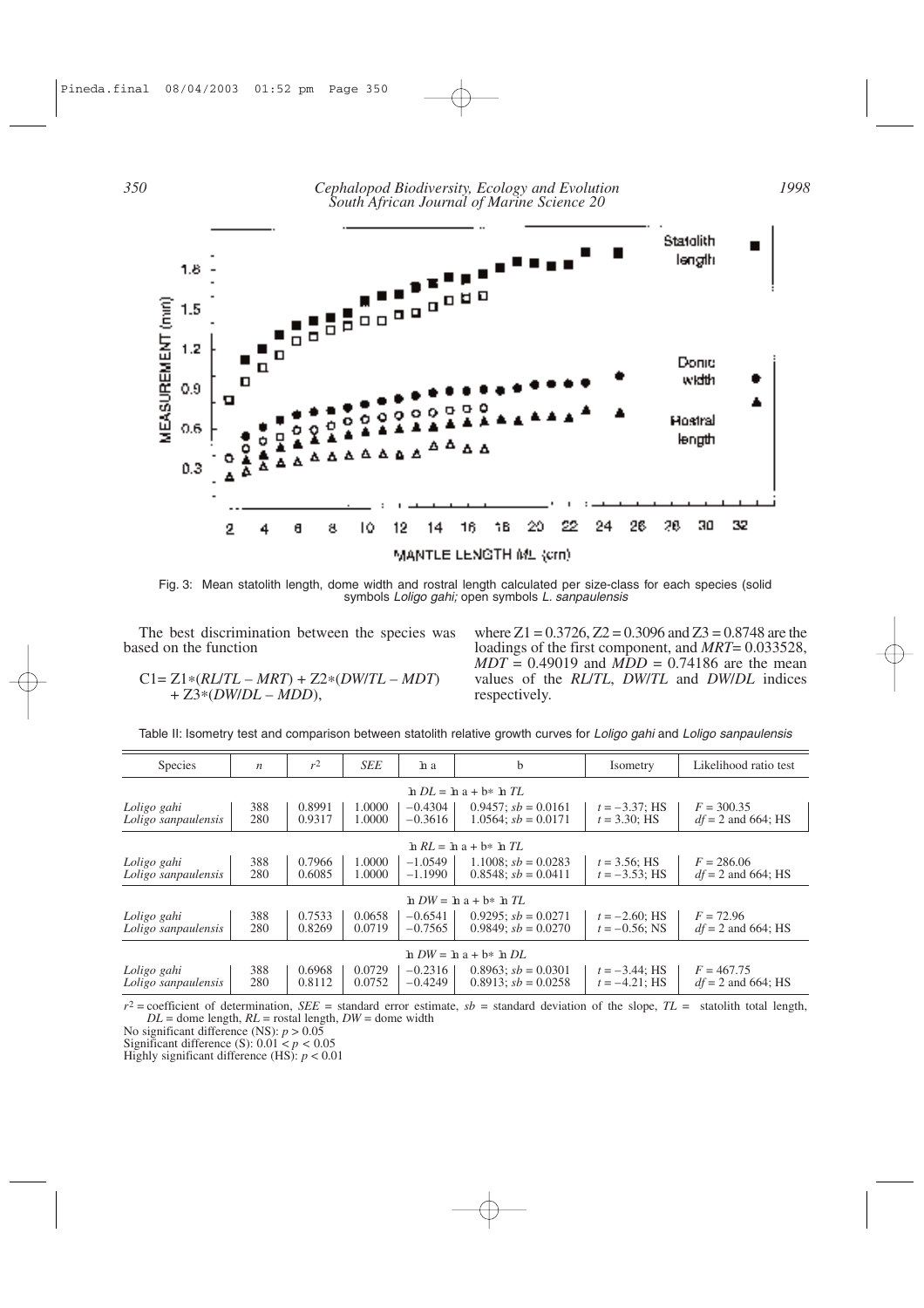

Fig. 4: Relationships between (a) rostral length and statolith length, (b) dome width and statolith length, and (c) dome width and dome length for *Loligo gahi* and *L. sanpaulensis*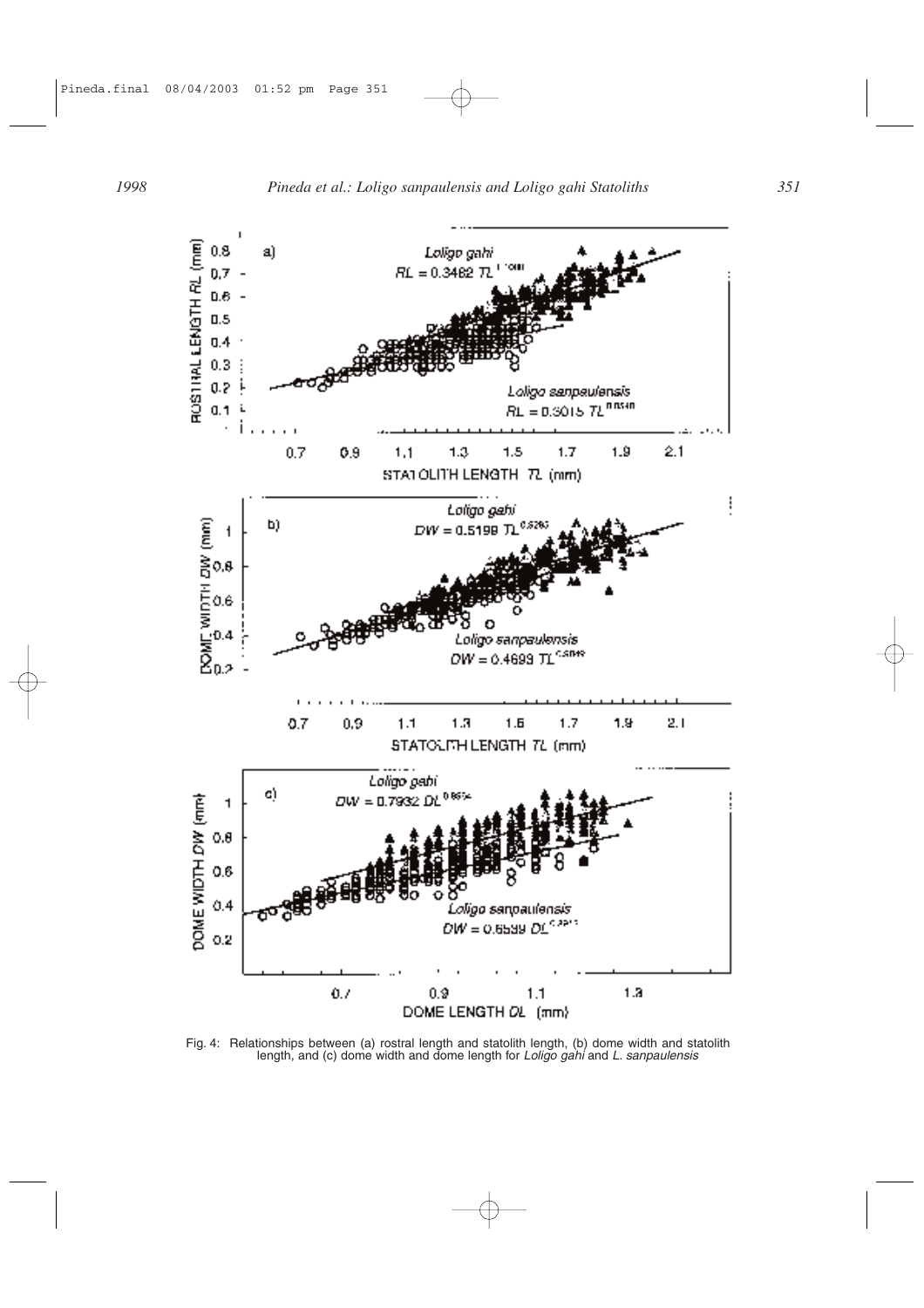

Fig. 5: First two principal axes plot for statolith dimensions of *Loligo gahi* and *L. sanpaulensis,* standardized by statolith and dome length

This discriminant function was validated with additional samples of both species, and 92.86% of *Loligo gahi* and 88.46% of *Loligo sanpaulensis* were correctly classified.

# positively allometric with growth in statolith length in both species and sexes (Tables IV, V).

# **Relationships between mantle length and statolith length and between total mass and statolith length**

Allometric relationships between mantle length and statolith length and between total mass and statolith length are shown in Tables IV and V. The power function revealed the best fit for both relationships. Statistically highly significant differences were found between the relationships for each sex in both species, and between species when comparing the same sex, with the exception of *TM*/*TL* in *Loligo sanpaulensis*.

Growth in mantle length and body mass also were

Table III: Weightings on each index for the two principal axes

| <b>Indices</b> | C <sub>1</sub> |           |
|----------------|----------------|-----------|
| RL/TL          | 0.7995         | 0.6000    |
| DW/TL          | 0.8087         | $-0.5862$ |
| DW/DL          | 0.9989         | $-0.0453$ |

# **DISCUSSION**

The long-finned squid *Loligo gahi* and *L. sanpaulensis* are possibly sister species allopatrically distributed and potentially important for the coastal fishery of Argentina. Both species are common on the intermediate shelf off Argentina between 42 and 46°S (Pineda *et al*. 1998), and there is an overlap in almost all of the diagnostic characters (Castellanos and Cazzaniga 1979, Brakoniecki 1984), making identification difficult, especially between the juveniles.

Features and dimensions of statoliths and principal components analysis have been defined as of great value for evaluating differences between closely related species of squid (Clarke *et al*. 1980, Clarke and Maddock 1988). Comparison of statolith characters between species was made with the purpose of determining their practical value as a tool to distinguish between the species in the field. They proved to be a reliable means of distinguishing between the two species of *Loligo* in Argentine waters, permitting accurate identification over the whole size range found.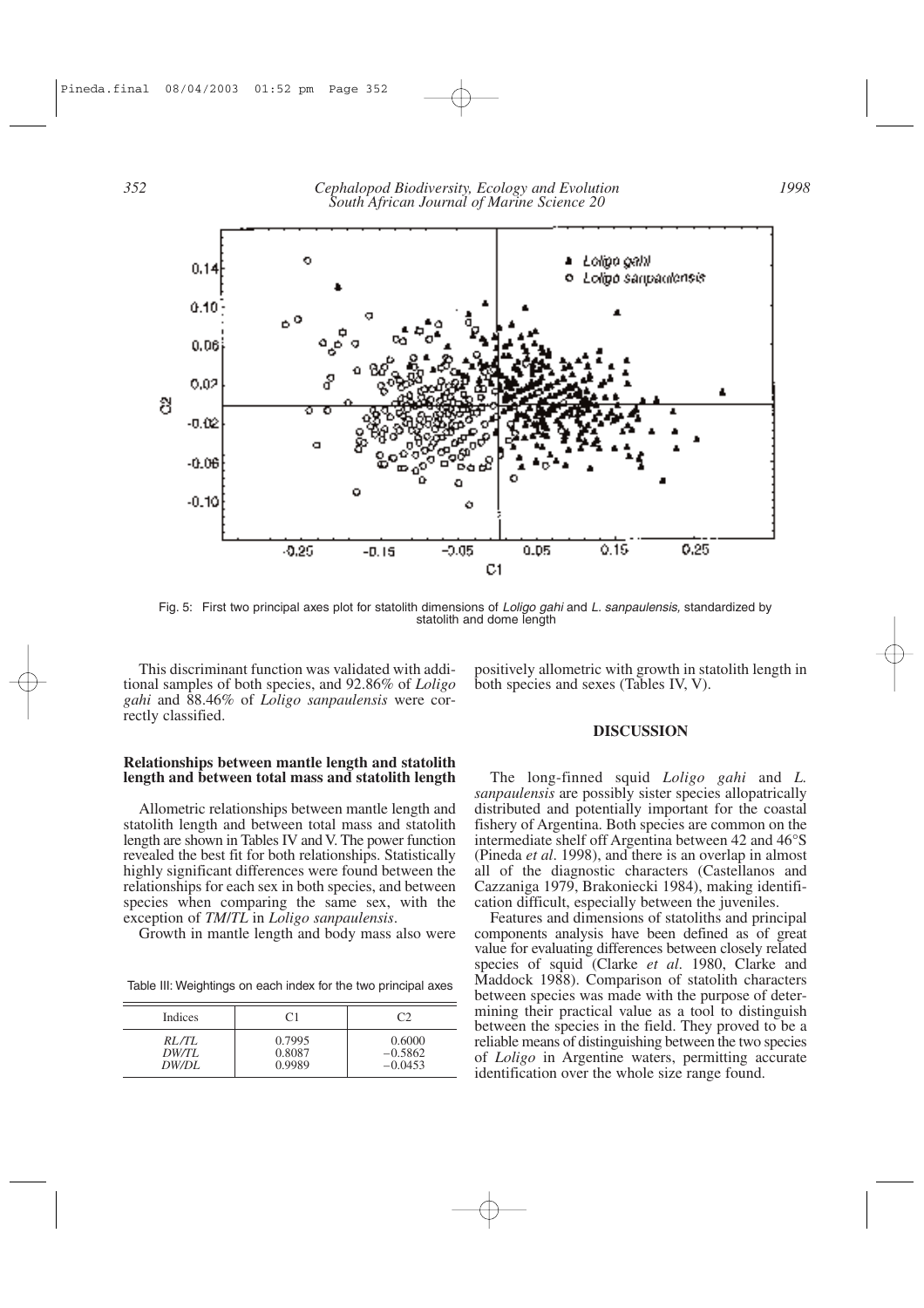| Parameter           | $\boldsymbol{n}$ | r <sup>2</sup> | SEE         | h a    | b                        | Likelihood ratio test |  |
|---------------------|------------------|----------------|-------------|--------|--------------------------|-----------------------|--|
| Loligo gahi         | 388              | 0.8533         | 1.0000      | 3.2700 | $3.2307$ ; sb = 0.0682   | $F = 110.84$          |  |
| Loligo sanpaulensis | 280              | 0.8361         | 1.0000      | 3.7084 | $2.6442$ ; $sb = 0.0702$ | $df = 2$ and 664; HS  |  |
|                     |                  |                | Loligo gahi |        |                          |                       |  |
| Males               | 230              | 0.8497         | 0.1631      | 3.3223 | $3.1726$ ; sb = 0.0883   | $F = 7.41$            |  |
| Females             | 158              | 0.8655         | 0.1627      | 3.2124 | $3.2763$ ; sb = 0.1034   | $df = 2$ and 384; HS  |  |
| Loligo sanpaulensis |                  |                |             |        |                          |                       |  |
| Males               | 135              | 0.8578         | 0.1958      | 3.7029 | 2.8010; $sb = 0.0989$    | $F = 6.43$            |  |
| <b>Females</b>      | 145              | 0.8191         | 0.1711      | 3.7240 | 2.4460; $sb = 0.0961$    | $df = 2$ and 276; HS  |  |
| Males               |                  |                |             |        |                          |                       |  |
| Loligo gahi         | 230              | 0.8497         | 1.0000      | 3.3222 | $3.1726$ ; sb = 0.0883   | $F = 56.81$           |  |
| Loligo sanpaulensis | 135              | 0.8578         | 1.0000      | 3.7029 | 2.8010; $sb = 0.0989$    | $df = 2$ and 361; HS  |  |
| Females             |                  |                |             |        |                          |                       |  |
| Loligo gahi         | 158              | 0.8655         | 0.1627      | 3.2124 | $3.2763$ ; sb = 0.1034   | $F = 59.55$           |  |
| Loligo sanpaulensis | 145              | 0.8191         | 0.1711      | 3.7240 | 2.4460; $sb = 0.0961$    | $df = 2$ and 299; HS  |  |

Table IV: Comparison between statolith length *TL* – mantle length *ML* relative growth curves for *Loligo gahi* and *Loligo sanpaulensis* ( $\overline{M}L = \overline{M}a + b \cdot \overline{M}L$ )

 $r^2$  = coefficient of determination, *SEE* = standard error estimate,  $sb$  = standard deviation of the slope

No significant difference (NS): *p* > 0.05

Significant difference (S):  $0.01 < p < 0.05$ Highly significant difference (HS): *p* < 0.01

Statistically significant differences were evident in all morphometric characters and indices selected (Figs 2, 3). The principal components analysis, as a discriminant function, successfully classified *Loligo gahi* and *L. sanpaulensis* as positive and negative values respectively, revealing changes in shape. The species

Table V: Comparison between statolith length *TL* – total mass *TM* relative growth curves for *Loligo gahi* and *L. sanpaulensis*  $(n TM = n a + b * n T)$ 

| Parameter                          | $\boldsymbol{n}$ | $r^2$            | SEE              | h a                 | b                                                  | Likelihood ratio test                |  |
|------------------------------------|------------------|------------------|------------------|---------------------|----------------------------------------------------|--------------------------------------|--|
| Loligo gahi<br>Loligo sanpaulensis | 388<br>280       | 0.8700<br>0.8413 | 1.0000<br>1.0000 | $-0.1209$<br>1.1932 | 7.8962; $sb = 0.1553$<br>6.6539; $sb = 0.1733$     | $F = 240.88$<br>$df = 2$ and 664; HS |  |
|                                    |                  |                  | Loligo gahi      |                     |                                                    |                                      |  |
| Males<br>Females                   | 230<br>158       | 0.8720<br>0.8773 | 0.3640<br>0.3766 | 0.0039<br>$-0.2555$ | $7.7722$ ; $sb = 0.1972$<br>7.9755; $sb = 0.2388$  | $F = 9.98$<br>$df = 2$ and 384; HS   |  |
| Loligo sanpaulensis                |                  |                  |                  |                     |                                                    |                                      |  |
| Males<br>Females                   | 135<br>145       | 0.8511<br>0.8295 | 0.4893<br>0.4375 | 1.1742<br>1.2204    | $6.7981$ ; $sb = 0.2465$<br>$6.4735$ ; sb = 0.2454 | $F = 0.52$<br>$df = 2$ and 276; NS   |  |
| Males                              |                  |                  |                  |                     |                                                    |                                      |  |
| Loligo gahi<br>Loligo sanpaulensis | 230<br>135       | 0.8720<br>0.8511 | 1.0000<br>1.0000 | 0.0039<br>1.1742    | $7.7722$ ; sb = 0.1972<br>$6.7981$ ; $sb = 0.2465$ | $F = 107.17$<br>$df = 2$ and 361; HS |  |
| Females                            |                  |                  |                  |                     |                                                    |                                      |  |
| Loligo gahi<br>Loligo sanpaulensis | 158<br>145       | 0.8773<br>0.8295 | 0.3766<br>0.4375 | $-0.2555$<br>1.2204 | 7.9755; $sb = 0.2388$<br>$6.4735$ ; sb = 0.2454    | $F = 135.71$<br>$Df = 2$ and 299; HS |  |
|                                    |                  |                  |                  |                     |                                                    |                                      |  |

 $r^2$  = coefficient of determination, *SEE* = standard error estimate, *sb* = standard deviation of the slope

No significant difference (NS): *p* > 0.05

Significant difference (S):  $0.01 < p < 0.05$ 

Highly significant difference (HS):  $p < 0.01$